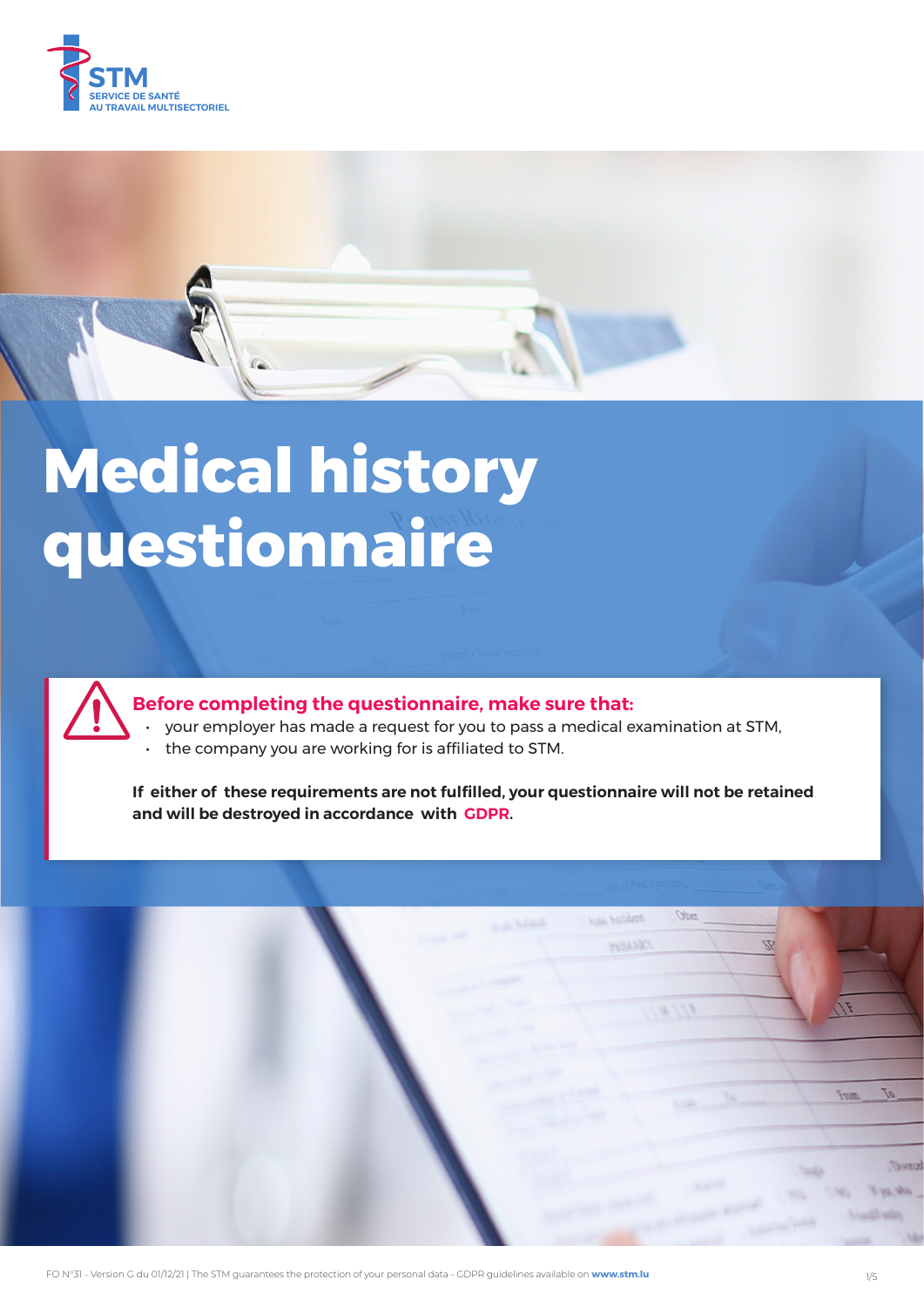

# **When to use the following medical questionnaire?**

In the context of the current health crisis and in order to reduce the travelling of employees as much as possible, certain **pre-employment medical examinations** may be replaced by an statement based on the data of a medical questionnaire completed by the employee.

## **The questionnaire can be used for all jobs at the start of employment, except for those listed below. A medical examination at the STM is mandatory for the following posts:**

- Employees with accident risk for themselves or for others "poste de sécurité",
- Caregivers,
- Workers working at height not secured by scaffolding (employees in roofing, voltigeurs),
- Construction workers driving vehicles,
- Workshop workers using dangerous machines (eg carpenters).

### **There is no need to complete a questionnaire for these jobs because a medical visit will be scheduled automatically.**

# **How to proceed ?**

- **1.** The employer sends the EMPLOYER APPLICATION form « Demande patronale» to the STM for the preemployment medical examination.
- **2.** If the employment differs with the job categories listed above, the employee can send the completed « Medical history questionnaire » below to the STM.
- **3.** On the basis of the **questionnaire and the employer's application form**, the occupational physician will make a decision about the medical aptitude or request an appointment for the employee. **Without the « demande patronale » sent by the employer, the demand will not be processed.**
- **4.** In case of medical aptitude, a copy of the medical certificate will be sent to both the employer and the employee.

### **If necessary, an appointment can always be requested on behalf of the employee or the employer.**

**If, regarding the items of the questionnaire, a consultation is required , an appointment will be offered to the employer who will be in charge of informing his employee of the scheduled date.**

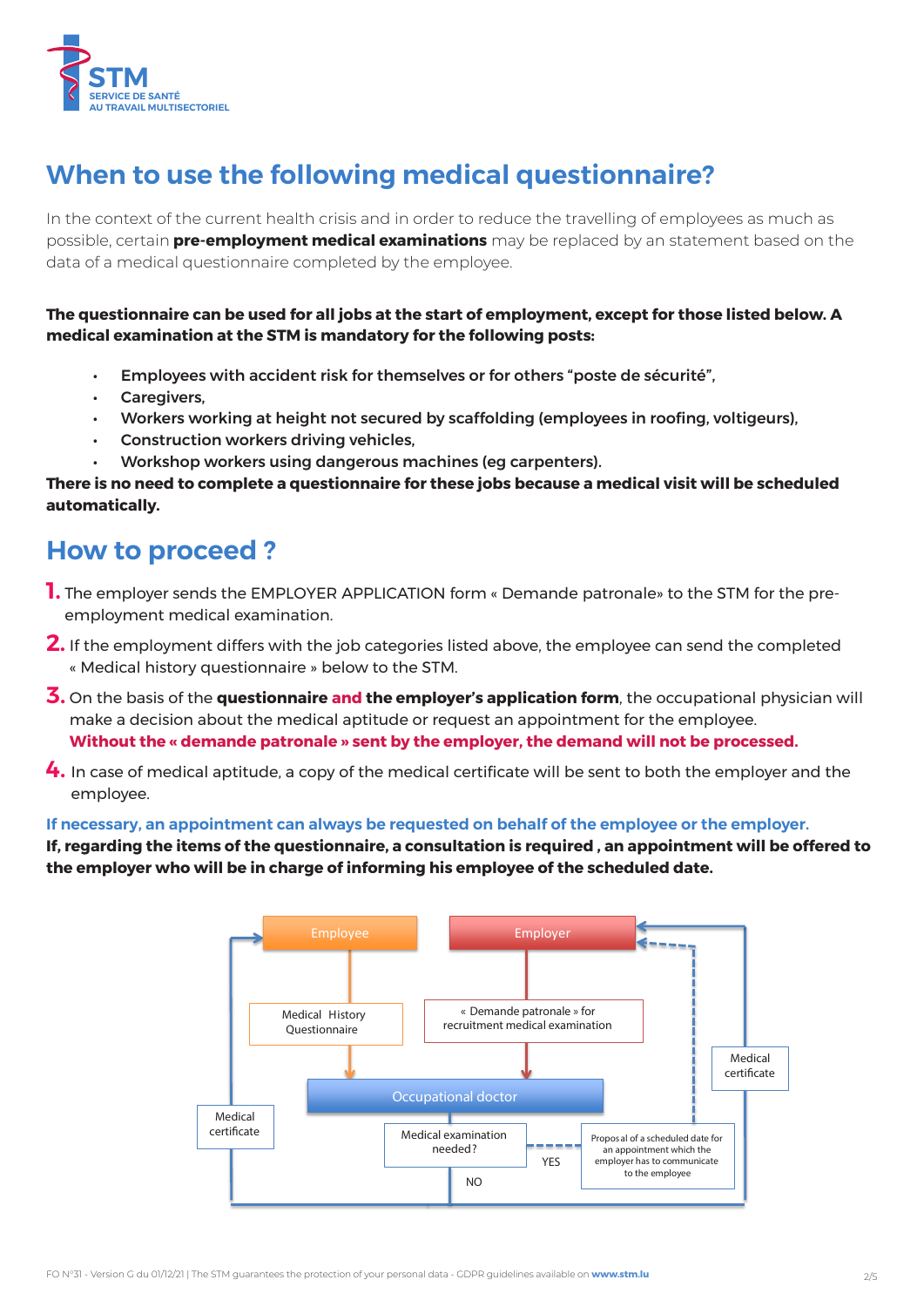

# **MEDICAL HISTORY QUESTIONNAIRE**

This questionnaire is provided to help the STM medical staff. It should allow the occupational physician to issue a medical certificate for your new job.

THIS FORM MUST BE COMPLETED BY THE EMPLOYEE AND RETURNED TO THE OCCUPATIONAL PHYSICIAN BY MAIL TOGETHER WITH **THE DOCUMENTS REQUESTED BELOW FOR ADVISORY OPINION**

**PLEASE DO NOT SEND IT BACK TO THE EMP LOYER!** 

THIS QUESTIONNAIRE WILL ONLY BE HANDLED BY THE OCCUPATIONAL PHYSICIAN AFTER RECEIVING THE "DEMANDE PATRONALE" **SENT BY THE EMPLOYER.**

### **EMPLOYEE INFORMATION**

| Maiden name                                   | First name           |
|-----------------------------------------------|----------------------|
| Social security<br>number<br>or date of birth | day<br>month<br>year |
| Street name and<br>house number               |                      |
| Postal code                                   | Location             |
| In-house job description                      |                      |

### **EMPLOYER INFORMATION**

| Company name: |  |
|---------------|--|
|               |  |

#### **Please fill in the appropriate answer for each question:**

#### \*Every question has to be answered

|   | <b>DID YOU HAVE OR DO YOU HAVE:</b>                                                                                                                       | <b>YES</b> | <b>NO</b> |
|---|-----------------------------------------------------------------------------------------------------------------------------------------------------------|------------|-----------|
|   | Heart diseases, vascular diseases (high blood pressure, heart attack, fainting spells with or without<br>loss of consciousness, cardiac rhythm disorder)? |            |           |
|   |                                                                                                                                                           |            |           |
| 2 | Breathing difficulties (asthma), allergies, lung diseases?                                                                                                |            |           |
|   |                                                                                                                                                           |            |           |
| 3 | Diseases of the abdominal organs (stomach, liver, intestines)?                                                                                            |            |           |
|   |                                                                                                                                                           |            |           |
| 4 | Kidney and/or urinary tract diseases (infections, kidney/ureter stones)?                                                                                  |            |           |
|   |                                                                                                                                                           |            |           |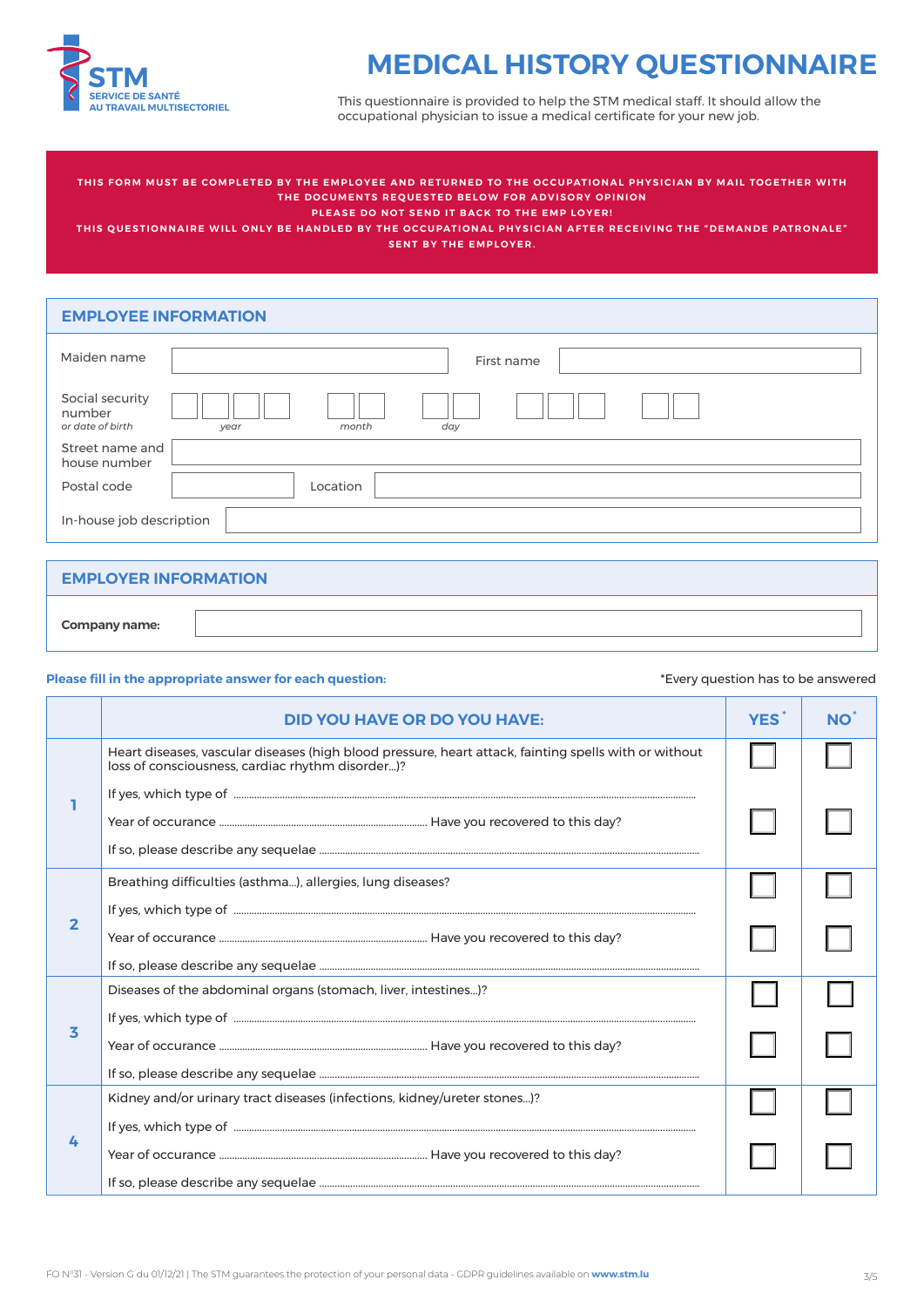|    | <b>DID YOU HAVE OR DO YOU HAVE:</b>                                                                                                                 | <b>YES</b> | <b>NO</b> |
|----|-----------------------------------------------------------------------------------------------------------------------------------------------------|------------|-----------|
| 5. | <b>Blood disorders?</b>                                                                                                                             |            |           |
|    |                                                                                                                                                     |            |           |
|    |                                                                                                                                                     |            |           |
|    |                                                                                                                                                     |            |           |
|    | Infectious diseases with increased severity?                                                                                                        |            |           |
|    |                                                                                                                                                     |            |           |
| 6  |                                                                                                                                                     |            |           |
|    |                                                                                                                                                     |            |           |
|    | Metabolic disorders: diabetes mellitus, thyroid diseases?                                                                                           |            |           |
|    |                                                                                                                                                     |            |           |
|    |                                                                                                                                                     |            |           |
|    | - Accompanied by fainting spells?                                                                                                                   |            |           |
|    |                                                                                                                                                     |            |           |
|    | Bone and joint diseases, tendinitis, fractures or late articular effects after an accident, backache?                                               |            |           |
|    |                                                                                                                                                     |            |           |
| 8  |                                                                                                                                                     |            |           |
|    |                                                                                                                                                     |            |           |
|    |                                                                                                                                                     |            |           |
|    | Neurological diseases (balance disorder: vertigo, dizziness, loss of consciousness, epilepsy, obstruc-<br>tive sleep apnoea syndrome, brain tumor)? |            |           |
|    |                                                                                                                                                     |            |           |
|    |                                                                                                                                                     |            |           |
|    |                                                                                                                                                     |            |           |
|    | Psychiatric disorders?                                                                                                                              |            |           |
|    |                                                                                                                                                     |            |           |
| 10 |                                                                                                                                                     |            |           |
|    | - Do you suffer from nervous breakdown?                                                                                                             |            |           |
|    | Eye diseases?                                                                                                                                       |            |           |
|    |                                                                                                                                                     |            |           |
|    |                                                                                                                                                     |            |           |
| ш  |                                                                                                                                                     |            |           |
|    | Have you had any eye surgery?                                                                                                                       |            |           |
|    | Do you wear glasses or contact lenses?                                                                                                              |            |           |
|    | If so, which ones (to see from afar, to see up close, progressive lenses)?                                                                          |            |           |
|    |                                                                                                                                                     |            |           |